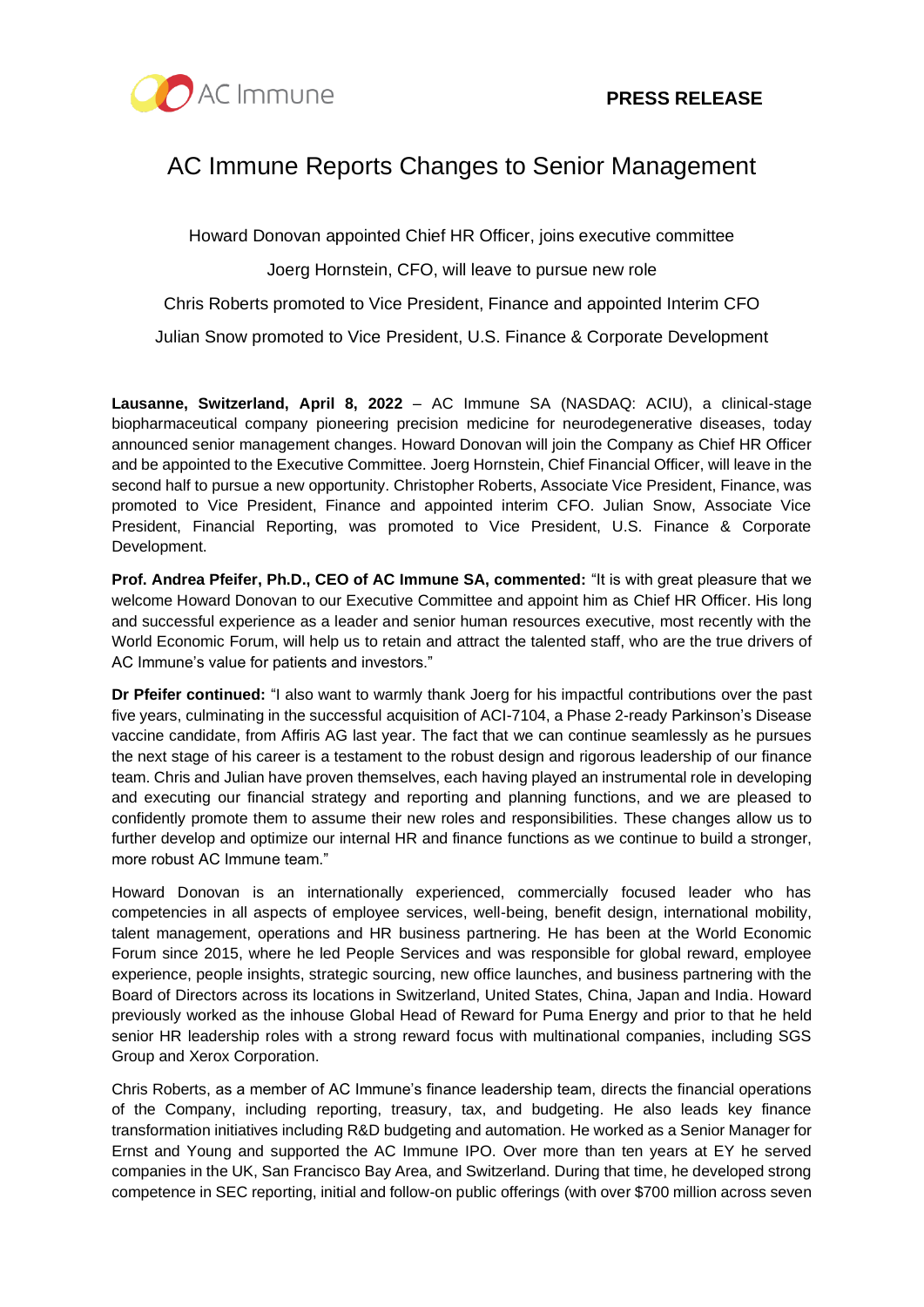

transactions, both foreign and domestic), and he supported companies developing SOX 404 readiness, implementation, and harmonization projects. Chris is a UK Chartered Accountant and holds a Bachelor of Science in Accounting, Auditing and Finance from Lancaster University.

Julian Snow, as a member of AC Immune's finance leadership team, leads SEC reporting, including Form 20-F, Form 6-K and other public filings. He leads internal control design in preparation for SOX 404(b) compliance and is the main communication liaison with external auditors and regulators regarding all SEC, PCAOB, IFRS and other audit related matters. As he completed his executive MBA at HEC Lausanne, he made strong contributions on valuations in support of AC Immune licensing and M&A projects. Previously, he worked for seven years as a manager at BDO and holds a Bachelor of Business Administration in Accounting from Emory University's Goizueta Business School.

#### **About AC Immune SA**

AC Immune SA is clinical-stage biopharmaceutical company that aims to become a global leader in precision medicine for neurodegenerative diseases, including Alzheimer's disease, Parkinson's disease, and NeuroOrphan indications driven by misfolded proteins. The Company's two clinically validated technology platforms, SupraAntigen® and Morphomer®, fuel its broad and diversified pipeline of first- and best-in-class assets, which currently features ten therapeutic and three diagnostic candidates, six of which are currently in clinical trials. AC Immune has a strong track record of securing strategic partnerships with leading global pharmaceutical companies including Genentech, a member of the Roche Group, Eli Lilly and Company, and Janssen Pharmaceuticals, Inc., resulting in substantial non-dilutive funding to advance its proprietary programs and >\$3 billion in potential milestone payments.

SupraAntigen® is a registered trademark of AC Immune SA in the following territories: AU, EU, CH, GB, JP, RU and SG. Morphomer® is a registered trademark of AC Immune SA in CN, CH, GB, JP, NO and RU.

### **For further information, please contact:**

#### **Media Relations**

Saoyuth Nidh AC Immune Phone: +41 21 345 91 34 Email: [saoyuth.nidh@acimmune.com](mailto:saoyuth.nidh@acimmune.com)

**U.S. Media** Shani Lewis LaVoieHealthScience Phone: +1 609 516 5761 Email: [slewis@lavoiehealthscience.com](mailto:slewis@lavoiehealthscience.com) **Investor Relations** Gary Waanders, Ph.D., MBA AC Immune Phone: +41 21 345 91 91 Email: [gary.waanders@acimmune.com](mailto:gary.waanders@acimmune.com)

#### **U.S. Investors**

Corey Davis, Ph.D. LifeSci Advisors Phone: +1 212 915 2577 Email: [cdavis@lifesciadvisors.com](mailto:cdavis@lifesciadvisors.com)

#### **Forward looking statements**

This press release contains statements that constitute "forward-looking statements" within the meaning of Section 27A of the Securities Act of 1933 and Section 21E of the Securities Exchange Act of 1934. Forward-looking statements are statements other than historical fact and may include statements that address future operating, financial or business performance or AC Immune's strategies or expectations. In some cases, you can identify these statements by forward-looking words such as "may," "might," "will," "should," "expects," "plans," "anticipates," "believes," "estimates," "predicts," "projects," "potential," "outlook" or "continue," and other comparable terminology. Forward-looking statements are based on management's current expectations and beliefs and involve significant risks and uncertainties that could cause actual results, developments and business decisions to differ materially from those contemplated by these statements. These risks and uncertainties include those described under the captions "Item 3. Key Information – Risk Factors" and "Item 5. Operating